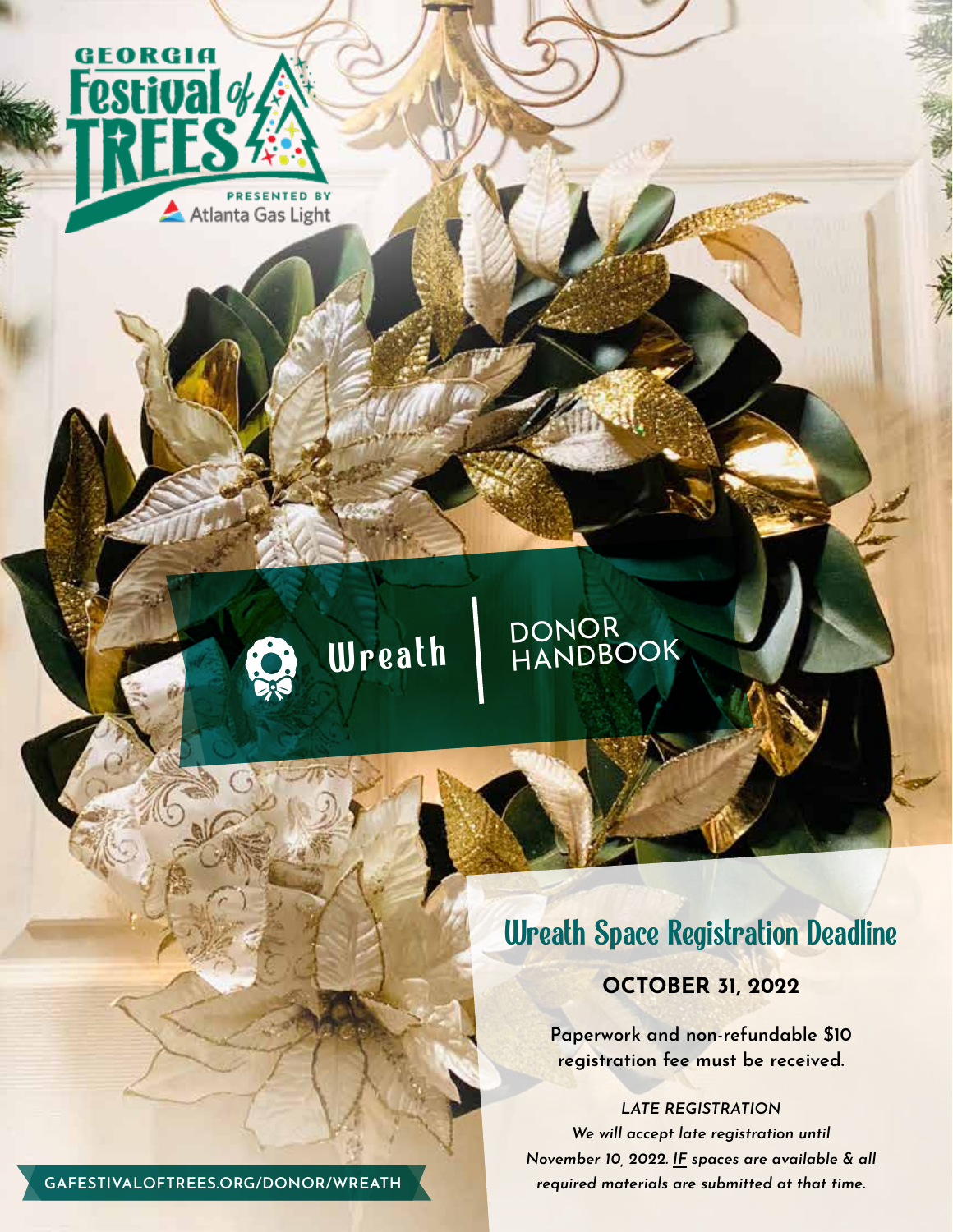Thank you for your interest in donating a wreath to the Georgia Festival of Trees! You will be creating Christmas magic for thousands of Atlanta families.

Your donation will directly impact our community by raising essential funds to donate to organizations working to end human trafficking and the sexual exploitation of youth and women right here in Georgia. This year the festival will benefit Wellspring Living, an Atlanta-based non-profit helping survivors of sex trafficking.

This packet contains essential information you will need to donate your wreath. These guidelines will ensure that your wreath will sell well and arrive safely at its new home.

If you have any questions, please email us at auction@gafestivaloftrees.org.

With gratitude, **Your Georgia Festival of Trees Family**

 $+$   $\star$ 

# **WREATH REGISTRATION DEADLINE**

**OCTOBER 31, 2022**

**Paperwork and non-refundable \$10 registration fee must be received.**

## IMPORTANT DATES

#### **2ND ANNUAL GEORGIA FESTIVAL OF TREES**

November 18 -Nov 27, 2022 *(Closed Nov 23 - Nov 24 for Thanksgiving)*

#### **DROP OFF DAY**

Thursday, November 17, 2022 (12pm - 10pm) Friday, November 18, 2022 (8am - 2pm)

#### **WREATH SPACE REGISTRATION DEADLINE**

Deadline: October 31, 2022

Paperwork and basic wreath description form (theme, space needed for display, etc) must be completed.:

#### **gafestivaloftrees.org/donor/infoform**



- The Georgia World Congress Center will open for drop-off at noon on Thursday, November 17th and 8am on Friday, November 18th.
- For security purposes, all Wreaths must be delivered by 2pm on Friday, November 18th.
- Keep an accurate record of your expenses for your tax purposes. We do NOT need copies of your receipts. Please keep them for your own records.
- If you need to make adjustments to your wreath on-site, please make be sure to bring the necessary supplies including scissors, florist wire, wire cutters, step stool, glue gun, pliers, or an extension cord with you to the Georgia World Congress Center.
- Due to security and safety issues, we recommend children under 16 years of age be left at home.
- More specific information about day-of procedures will be emailed by Tuesday, October 25th. If you have not received any information by that date, please contact us at auction@gafestivaloftrees.org.
	- At check out, upon completion of your Wreath, you will receive two "thank- you" tickets that can be used to attend the festival November 19-27, 2022.



## DROP OFF DAYS

November 17, 2022 12pm - 10pm

November 18, 2022 8am - 2pm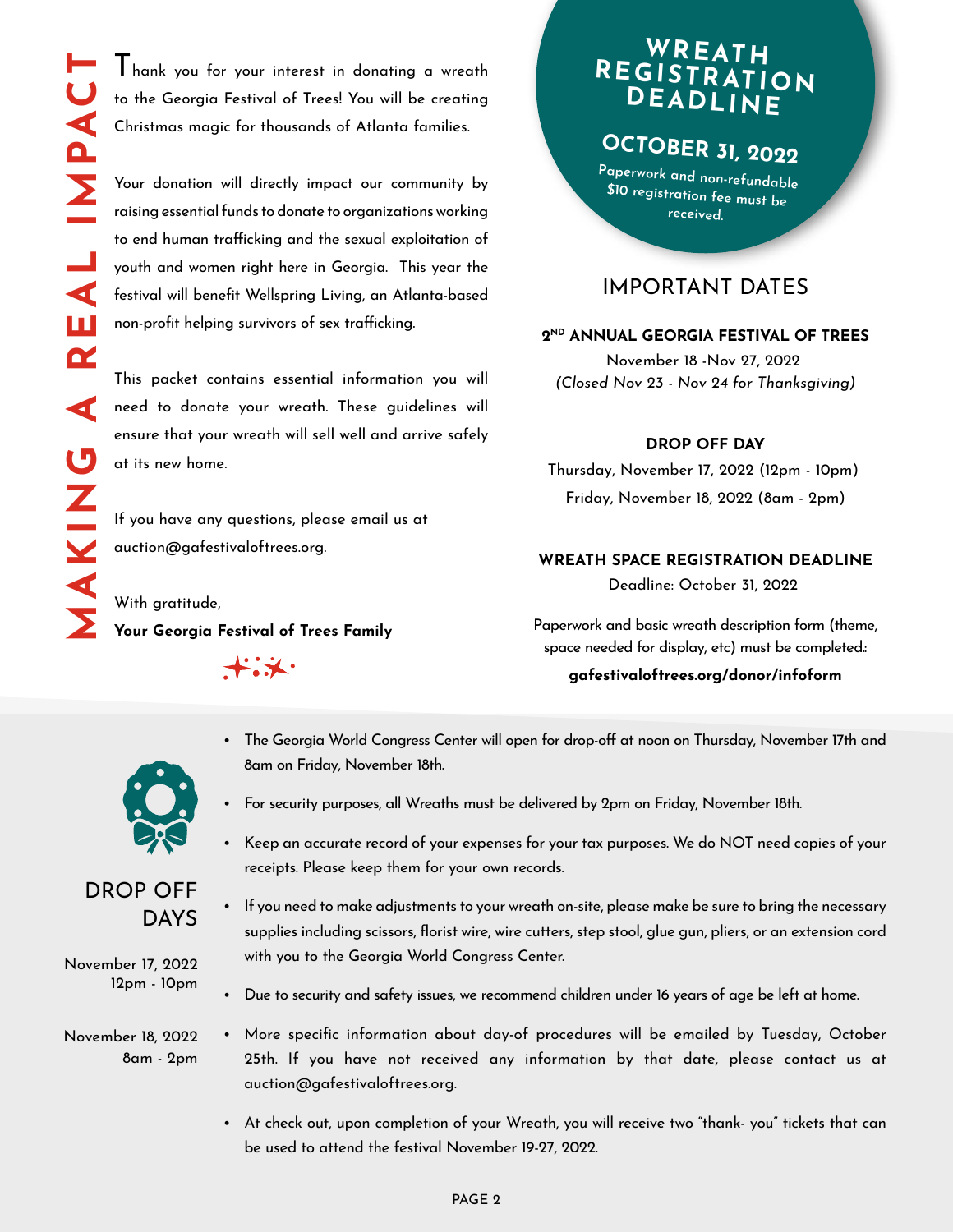

# Wreath Decorating Guidelines

- Be creative think of ways to make your wreath stand out.
- Lighted, traditional, Christmas and winter-themed wreaths sell best and for the highest prices.
- Wreath must be artificial.
- The minimum wreath size is 24" in diameter. The maximum size is 40" in diameter.
- Wreath and ornaments must be sturdy, durable, and constructed of high-quality materials.
- Ornament tops must be glued to the ornament. All decorations must be wired or glued to the wreath.
- All decorations should be non-flammable.
- If using battery-operated lights, include any replacement bulbs and fuses. Please include a second set of batteries. Batteries will not be replaced or turned off/on by Festival volunteers.
- Georgia Festival of Trees will provide a door hanger to display your wreath.
- No full-size trees can be included with your wreath. Alpine or pencil trees (4' or less) are acceptable.
- Live plants, water ornaments, snow globes, or other water features are not allowed.
- Garland, potted florals/plants (artificial), cute doormats, and other items are allowed at the base of your door.
- The only written material to be displayed with your wreath is the story card. No advertising or inappropriate material is accepted.
- If your wreath includes a gift card, it must be signed by the company owner or authorized person. Please turn in the gift certificate form and gift certificates to Auction Staff before you check out.
- All wreaths/accessories become the property of the Georgia Festival of Trees and will be priced and sold as such.

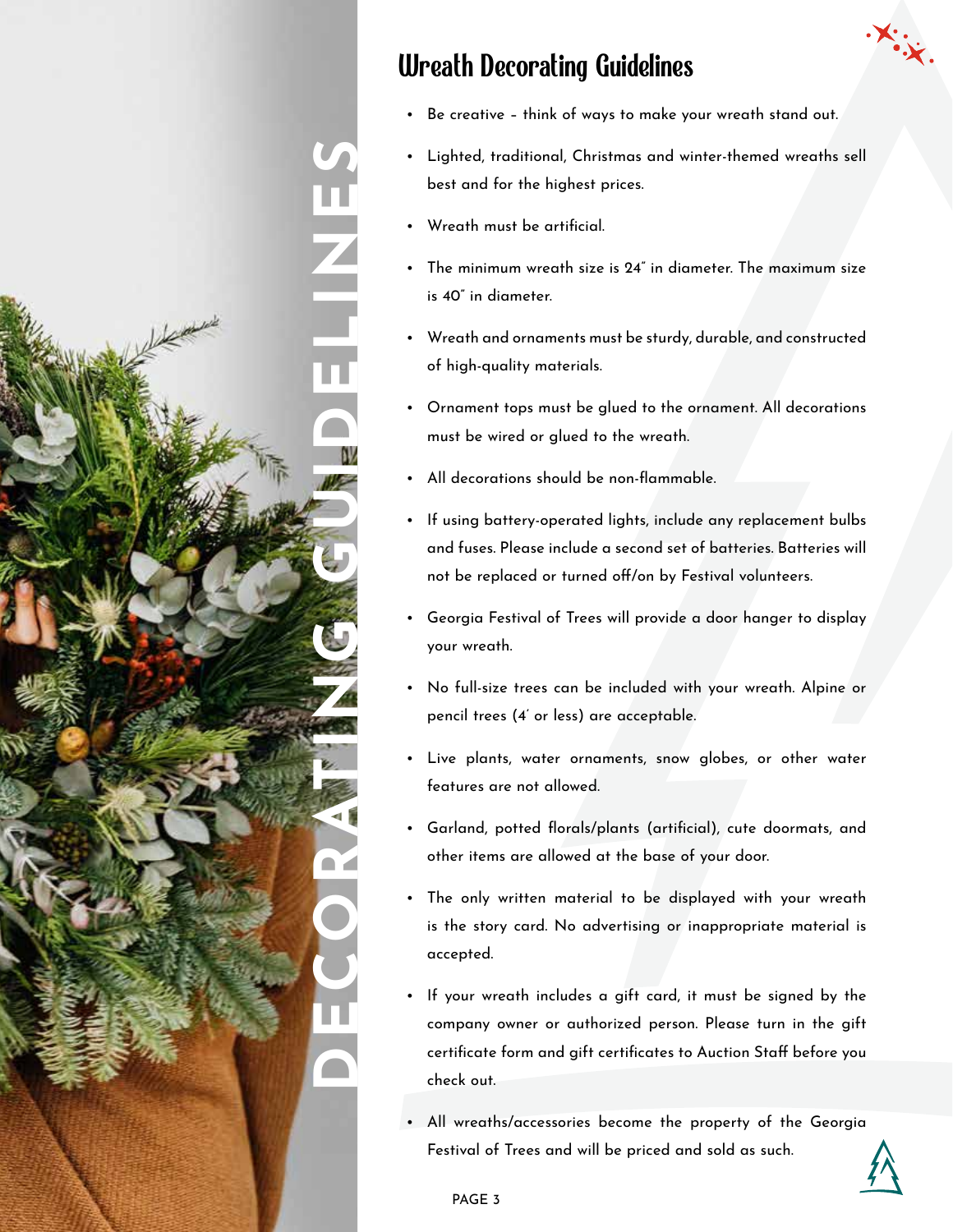# **JUDGING GUIDELINES**

### **JUDGING CATEGORIES:**

- Best in Show
- Most Creative
- People's Choice

#### **JUDGING CLASSES:**

- Large Trees
- Small Trees
- Wreaths
- Gingerbread Christmas Scenes

### **JUDGING PROCEDURES:**

- Georgia Festival of Trees invites influential community members to volunteer their time and work together to name the 2022 festival winners in categories Best in Show and Most Creative. While judging, judges will only be privy to the tree, wreath, and gingerbread scene name.
- Each winner will have a ribbon displayed on their custom tree/wreath/gingerbread creation sign during the festival.
- Winners will receive their ribbon after the festival on November 27th.
- The Best in Show and Most Creative winners will be announced Friday, November 18th at the Festival Preview Party, on social media, and the Georgia Festival of Trees website.
- A Festival of Trees admission ticket includes one vote per entry in the People's Choice category. Love a tree or wreath? Buy more votes!
- The People's Choice winners in each judging class will be announced the morning of Saturday, November 26th, on social media and the Georgia Festival of Trees website. Winners will receive their ribbon after the festival ends on November 27th - and bragging rights for next year!

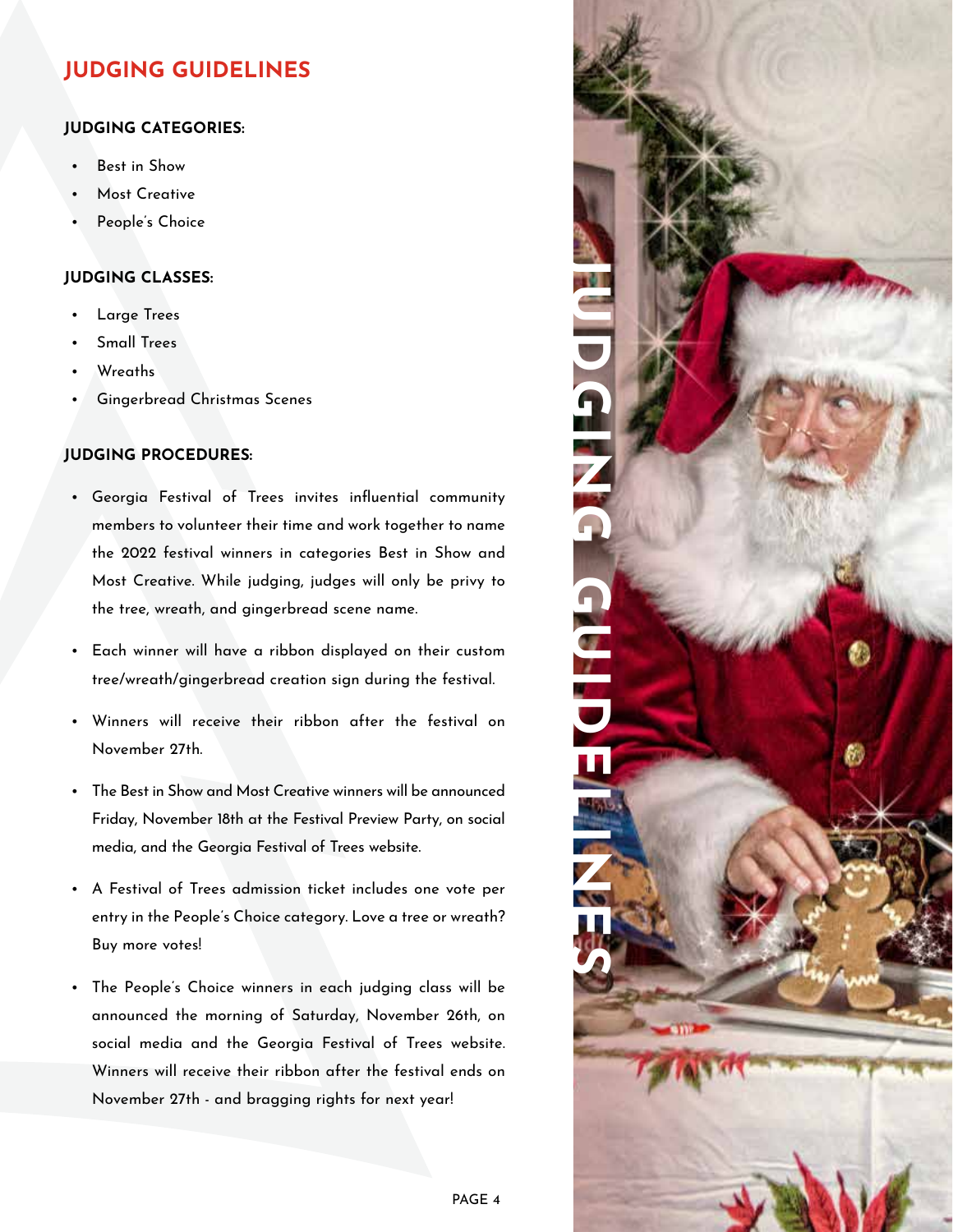# **ITEMIZATION OF EXPENSES**

Please complete this form and turn it in at check out on Drop Off Day, Thursday- Friday, November 17-18.



To raise as much as possible for the women and children touched by Wellspring Living, we intend to price all auction items to sell. To reach this goal and to comply with IRS requirements, we need your help. It is the decorator's responsibility to maintain careful records and keep receipts of costs involved with the donated item.

This form will help the Georgia Festival of Trees Executive Board determine a fair base price for auction items. The Festival of Trees Executive Board retains the right to adjust any item's price to what the market will bear. Retain all receipts for your tax purposes.

| NOTE: GA Festival of Trees does not collect<br>these receipts.              | <b>WREATH NAME</b>                 |  |
|-----------------------------------------------------------------------------|------------------------------------|--|
|                                                                             | <b>CONTACT NAME</b>                |  |
| Please list expenses below and bring this<br>form with you on Drop Off Day. | <b>DONATING</b><br><b>BUSINESS</b> |  |
|                                                                             | <b>DECORATOR</b>                   |  |

**NAME**

| <b>QTY</b> | <b>Item Description</b>          | <b>Price Paid</b> | <b>Retail Value</b> |
|------------|----------------------------------|-------------------|---------------------|
| $\epsilon$ | Red frosted picks [EXAMPLE ONLY] | 3.00              | 6.00                |
|            |                                  |                   |                     |
|            |                                  |                   |                     |
|            |                                  |                   |                     |
|            |                                  |                   |                     |
|            |                                  |                   |                     |
|            |                                  |                   |                     |
|            |                                  |                   |                     |
|            |                                  |                   |                     |
|            |                                  |                   |                     |
|            |                                  |                   |                     |
|            |                                  |                   |                     |
|            |                                  |                   |                     |